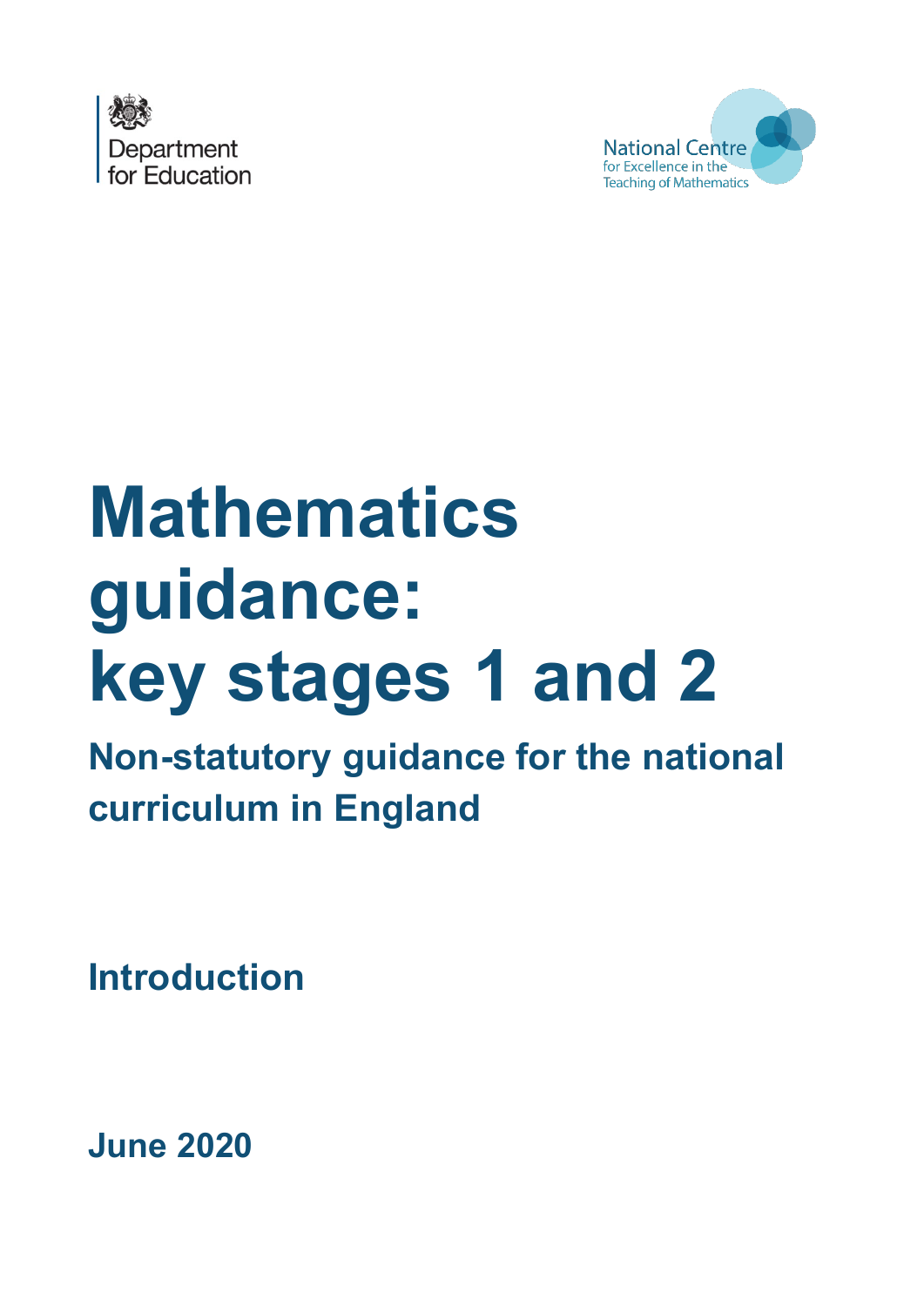# **Acknowledgements**

We would like to thank and acknowledge the following people involved in the production of this publication:

Dr Debbie Morgan (Director for Primary Mathematics, NCETM); Clare Christie (Maths Consultant and Lead Practitioner, Ashley Down Primary School); Professor Anne Watson (Emeritus Professor in Mathematics Education, University of Oxford); Dr Yvette Sturdy (Development Editor, DiGiV8 Ltd.); Jalita Jacobsen (Editor and Illustrator); Steve Evans (Illustrator); Dr Xinfeng Huang, (Associate Professor, Shanghai Normal University); Elizabeth Lambert (Assistant Director for Primary, NCETM); Emma Patman (Assistant Director for Primary, NCETM); Carol Knights (Director for Secondary, NCETM); Kris Dong (Deputy Head of Primary, National Nord Anglia Chinese International School Shanghai); Ellie Swidryk (Mastery Specialist Teacher, Shrubland Street Primary School); Thomas Hassall (Mastery Specialist Teacher, St Andrew's Junior School); David Byron (Mastery Specialist Teacher, Cathedral Primary School, Bristol); Thomas Henesey (Mastery Specialist Teacher, Kingsholm C of E Primary School); Ione Haroun (Mastery Specialist Teacher, St White's Primary School); Farzana Khan (Mastery Specialist Teacher, Astwood Bank Primary School); Joanne Lane (Mastery Specialist Teacher, Stourport Primary Academy); Cat Potter (Head of Mathematics, Trinity Academy Bristol).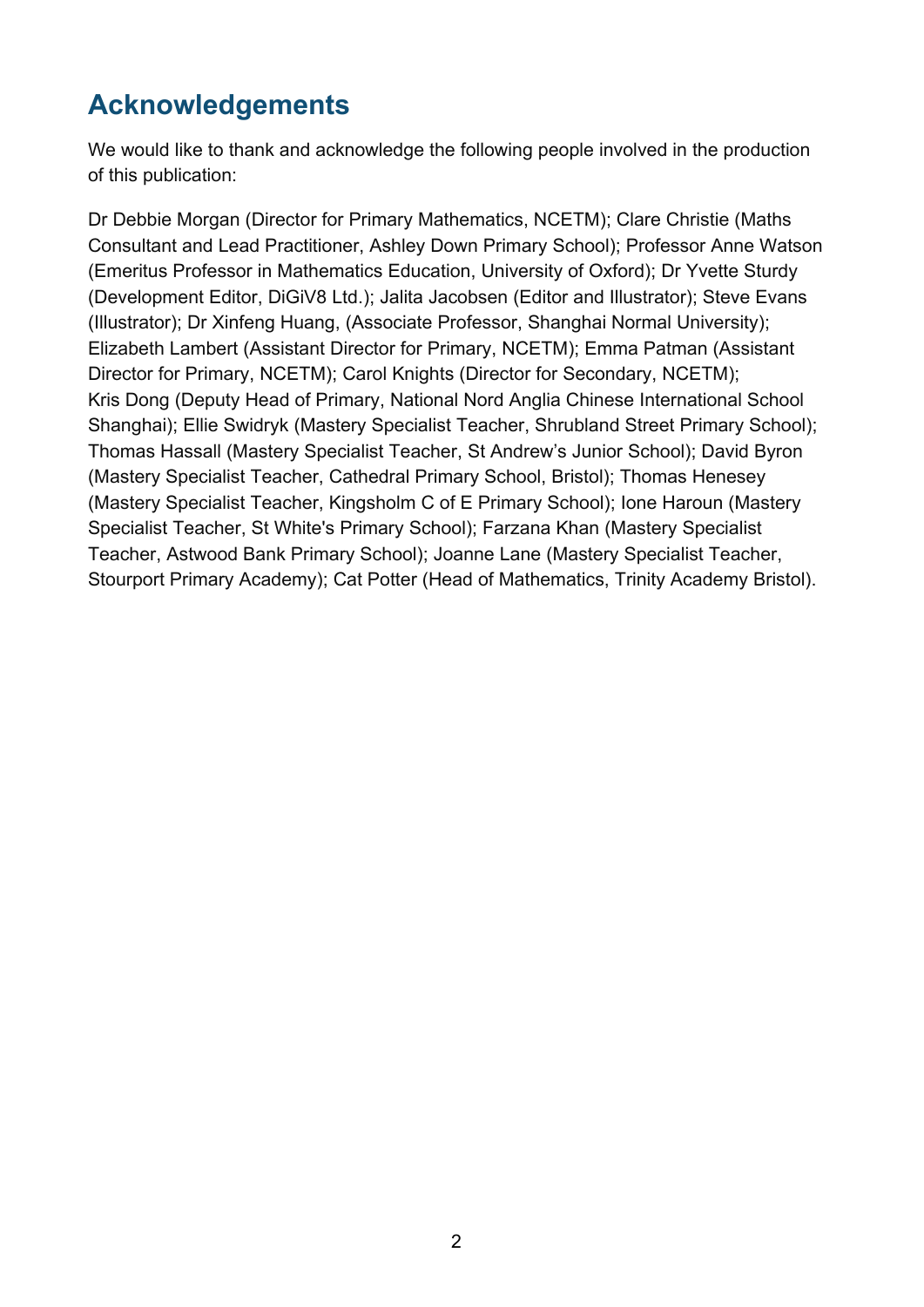# **What is included in this document?**

This document is introduction to the full publication *Mathematics guidance: key stages 1 and 2 Non-statutory guidance for the national curriculum in England.*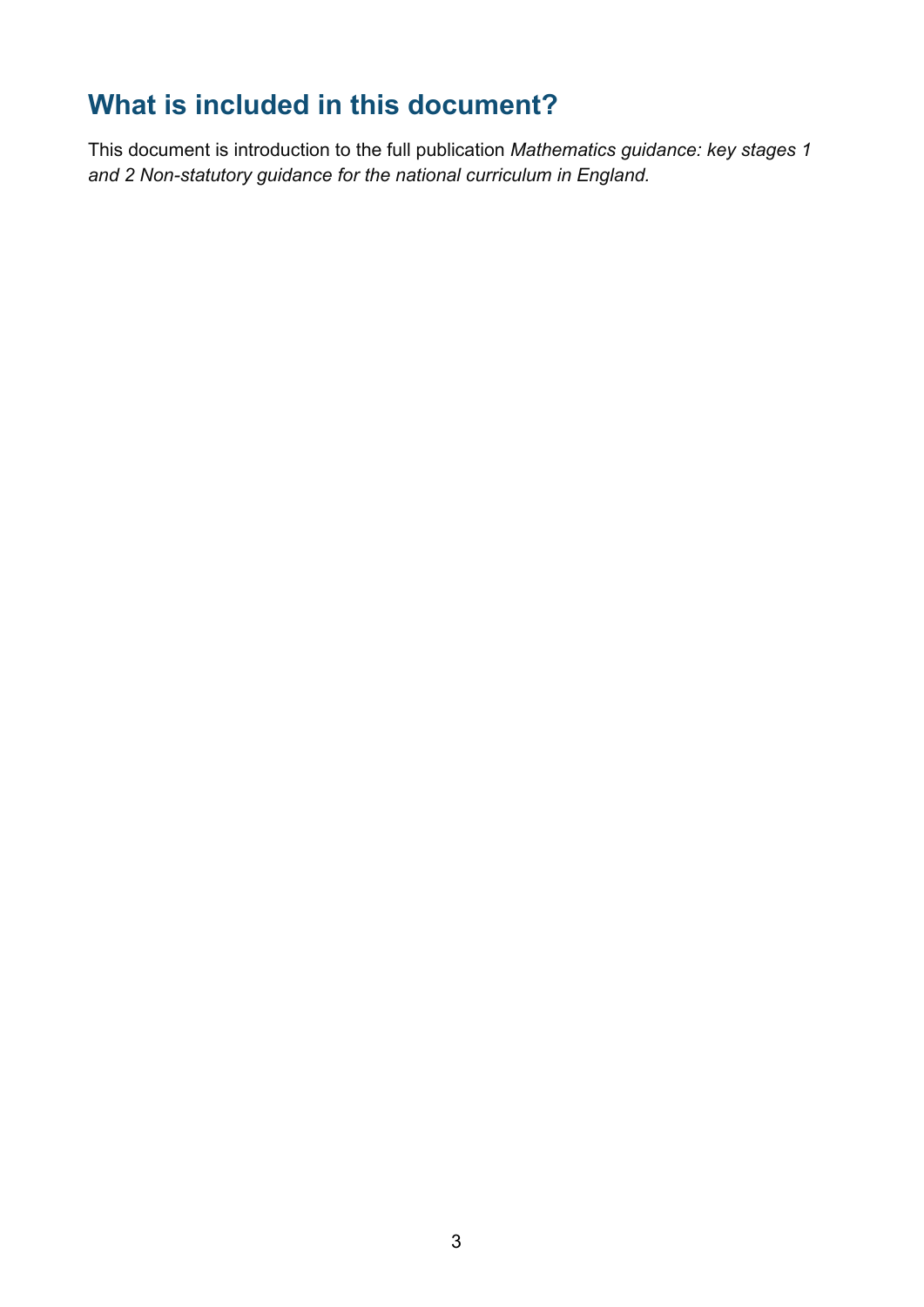# **Introduction**

## **Aims of the publication**

This publication aims to:

- bring greater coherence to the national curriculum by exposing core concepts in the national curriculum and demonstrating progression from year 1 to year 6
- summarise the most important knowledge and understanding within each year group and important connections between these mathematical topics

## **What is included in the publication?**

This publication identifies the most important conceptual knowledge and understanding that pupils need as they progress from year 1 to year 6. These important concepts are referred to as ready-to-progress criteria and provide a coherent, linked framework to support pupils' mastery of the primary mathematics curriculum. The ready-to-progress criteria for all year groups are provided at the end of the introduction (**[Ready-to-progress criteria](#page-7-0)**), and each criterion is explained within the corresponding year-group chapter.

Please note that the publication does not address the whole of the primary curriculum, but only the areas that have been identified as a priority. It is still a statutory requirement that the whole of the curriculum is taught. However, by meeting the ready-to-progress criteria, pupils will be able to more easily access many of the elements of the curriculum that are not covered by this guidance.

#### **The year-group chapters**

Each chapter begins with a table that shows how each ready-to-progress criterion for that year group links to pupils' prior knowledge and future applications. Each year-group chapter then provides:

- **teaching guidance** for each ready-to-progress criterion, including core mathematical representations, language structures and discussion of connections to other criteria
- **example assessment questions** for each ready-to-progress criterion
- guidance on the development of **calculation and fluency**

#### **Representations of the mathematics**

A core set of representations have been selected to expose important mathematical structures and ideas, and make them accessible to pupils. Consistent use of the same representations across year groups help to connect prior learning to new learning. The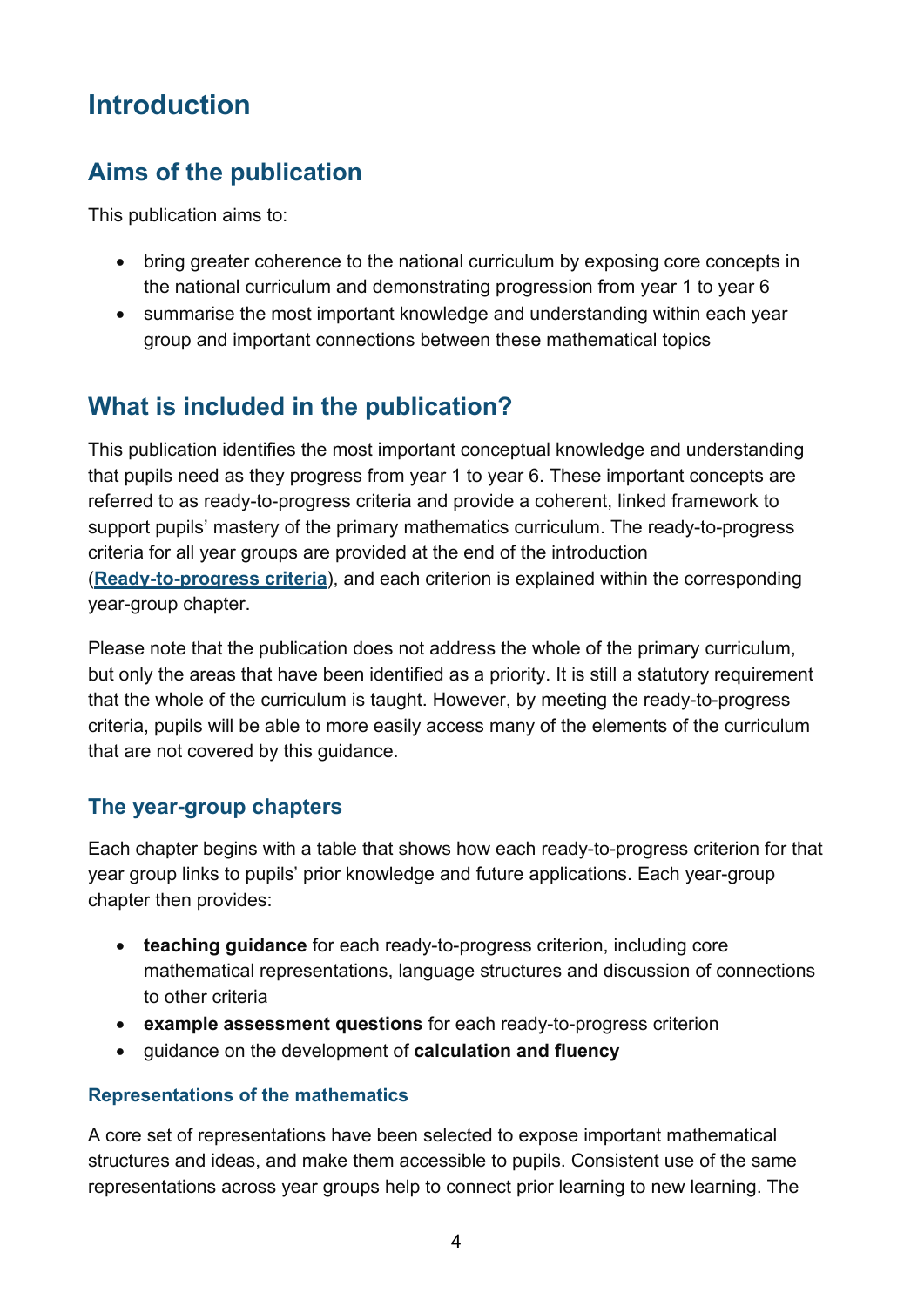example below demonstrates the use of tens frames and counters extended from year 1, where each counter represents 1 and a filled frame represents 10, to year 4 where each counter represents 100 a filled frame represents 1,000.



 $(100)$ (100 100)  $100$ (100  $(100$ 



#### **Language structures**

The development and use of precise and accurate language in mathematics is important, so the guidance includes 'Language focus' features. These provide suggested sentence structures for pupils to use to capture, connect and apply important mathematical ideas. Once pupils have learnt to use a core sentence structure, they should be able to adapt and reason with it to apply their understanding in new contexts.

#### **Language focus**

"8 plus 6 is equal to 14, so 8 hundreds plus 6 hundreds is equal to 14 hundreds."

"14 hundreds is equal to 1,400."

#### **Making Connections**

'Making connections' features discuss important connections between ready-to-progress criteria within a year group. The example below describes how division with remainders is connected to multiplication and fractions criteria.

#### **Making connections**

Pupils must have automatic recall of multiplication facts and related division facts, and be able to recognise multiples (**4NF–1**) before they can solve division problems with remainders. For example, to calculate  $55 \div 7$ , pupils need to be able to identify the largest multiple of 7 that is less than 55 (in this case 49). They must then recall how many sevens there are in 49, and calculate the remainder.

Converting improper fractions to mixed numbers (**4F–2**) relies on solving division problems with remainders. For example, converting  $\frac{19}{6}$  to a mixed number depends on the calculation  $19 \div 6 = 3$  r 1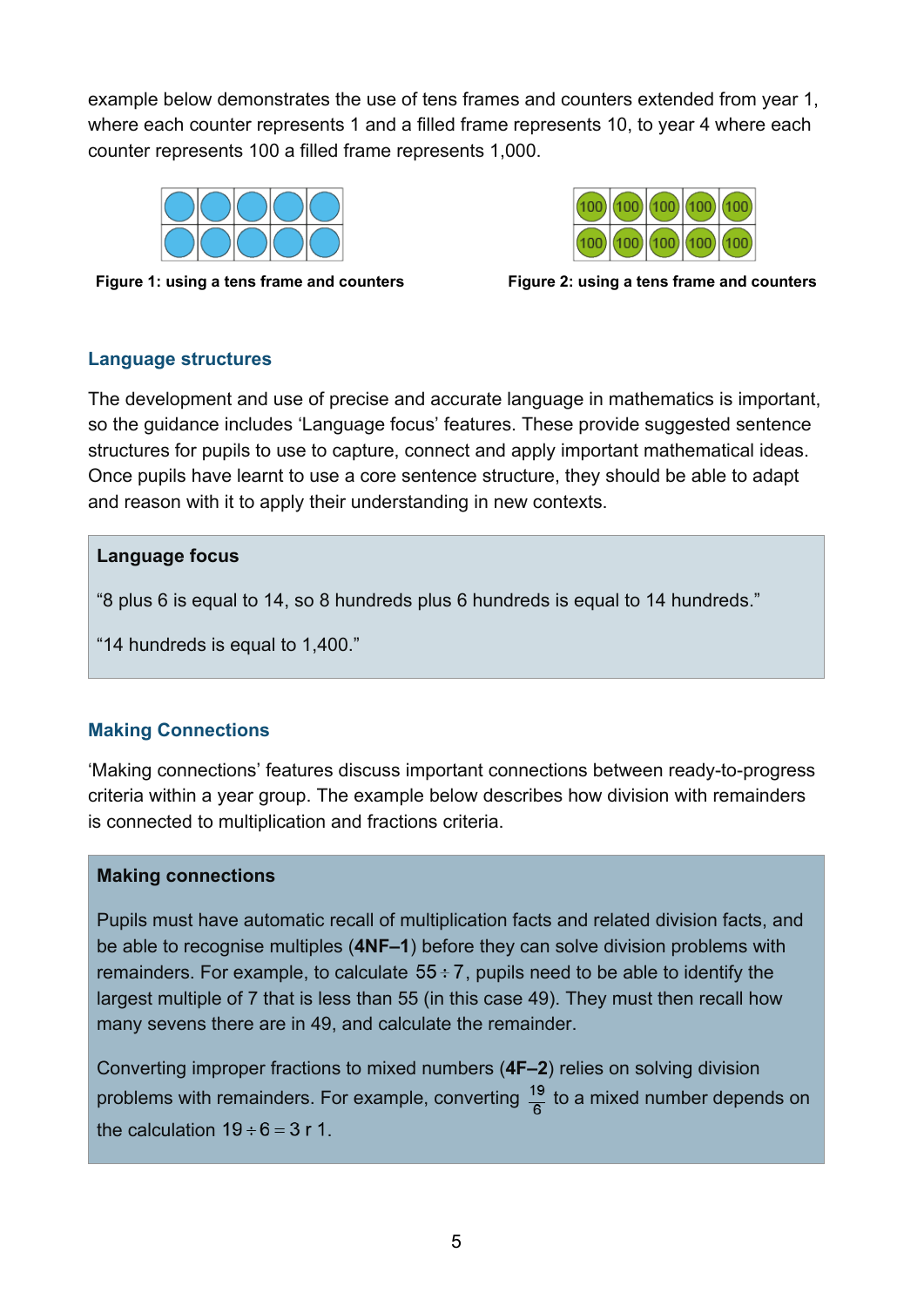#### **Assessment**

Example assessment questions are provided for each ready to progress criterion. These questions demonstrate the depth and breadth of understanding that pupils need to be ready to progress to the next year group.

#### **Calculation and fluency**

Each chapter ends with a section on the development of calculation methods and fluency. Pupils should be able to choose and use efficient calculation methods for addition, subtraction, multiplication and division. They must also have automatic recall of a core set of multiplicative and additive facts to enable them to focus on learning new concepts. **Appendix: number facts fluency overview** sets out when the multiplication tables and core additive facts should be taught, and in what order.

### **How to use this publication**

This publication can support long-term, medium-term and short-term planning, and assessment. At the long-term planning stage, this guidance can be used to ensure that the most important elements that underpin the curriculum are covered at the right time, and to ensure that there is continuity and consistency for pupils as they progress from one year group to the next. At the medium-term planning stage, teachers can use the guidance to inform decisions on how much teaching time to set aside for the different parts of the curriculum. Teaching time can be weighted towards the ready-to-progress criteria. The ready-to-progress tables at the start of each year group and the 'Making connections' features support medium-term planning by demonstrating how to make connections between mathematical ideas and develop understanding based on logical progression. At the short-term planning stage, the guidance can be used to inform teaching strategy, and the representations and 'Language focus' features can be used to make concepts more accessible to pupils.

The publication can also be used to support transition conversations between teachers of adjacent year groups, so that class teachers understand what pupils have been taught in the previous year group, how they have been taught it, and how effectively pupils have understood and remembered it.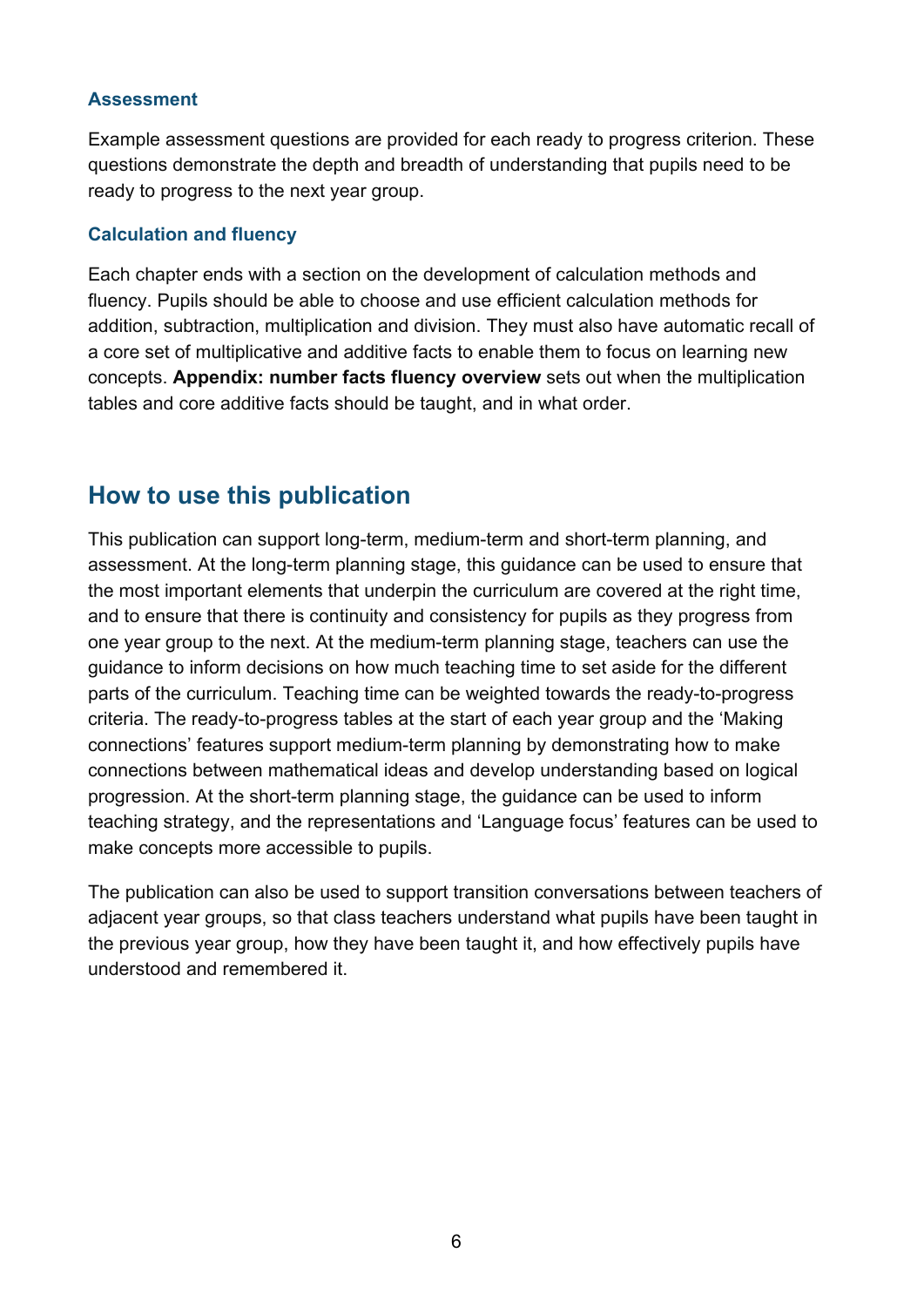## **Ready-to-progress criteria and the curriculum**

The ready-to-progress criteria in this document are organised into 6 strands, each of which has its own code for ease of identification. These are listed below. *Measurement* and *Statistics* are integrated as applications of number criteria, and elements of measurement that relate to shape are included in the *Geometry* strand.

| Ready-to-progress criteria strands | Code       |
|------------------------------------|------------|
| Number and place value             | <b>NPV</b> |
| Number facts                       | NF         |
| Addition and subtraction           | <b>AS</b>  |
| Multiplication and division        | MD         |
| <b>Fractions</b>                   | F          |
| Geometry                           |            |

## **Special educational needs and disability (SEND)**

Pupils should have access to a broad and balanced curriculum. The *National Curriculum Inclusion Statement* states that teachers should set high expectations for every pupil, whatever their prior attainment. Teachers should use appropriate assessment to set targets which are deliberately ambitious. Potential areas of difficulty should be identified and addressed at the outset. Lessons should be planned to address potential areas of difficulty and to remove barriers to pupil achievement. In many cases, such planning will mean that pupils with SEN and disabilities will be able to study the full national curriculum. The guidance in this document will support planning for all SEND pupils by highlighting the most important concepts within the national curriculum so that teaching and targeted support can be weighted towards these.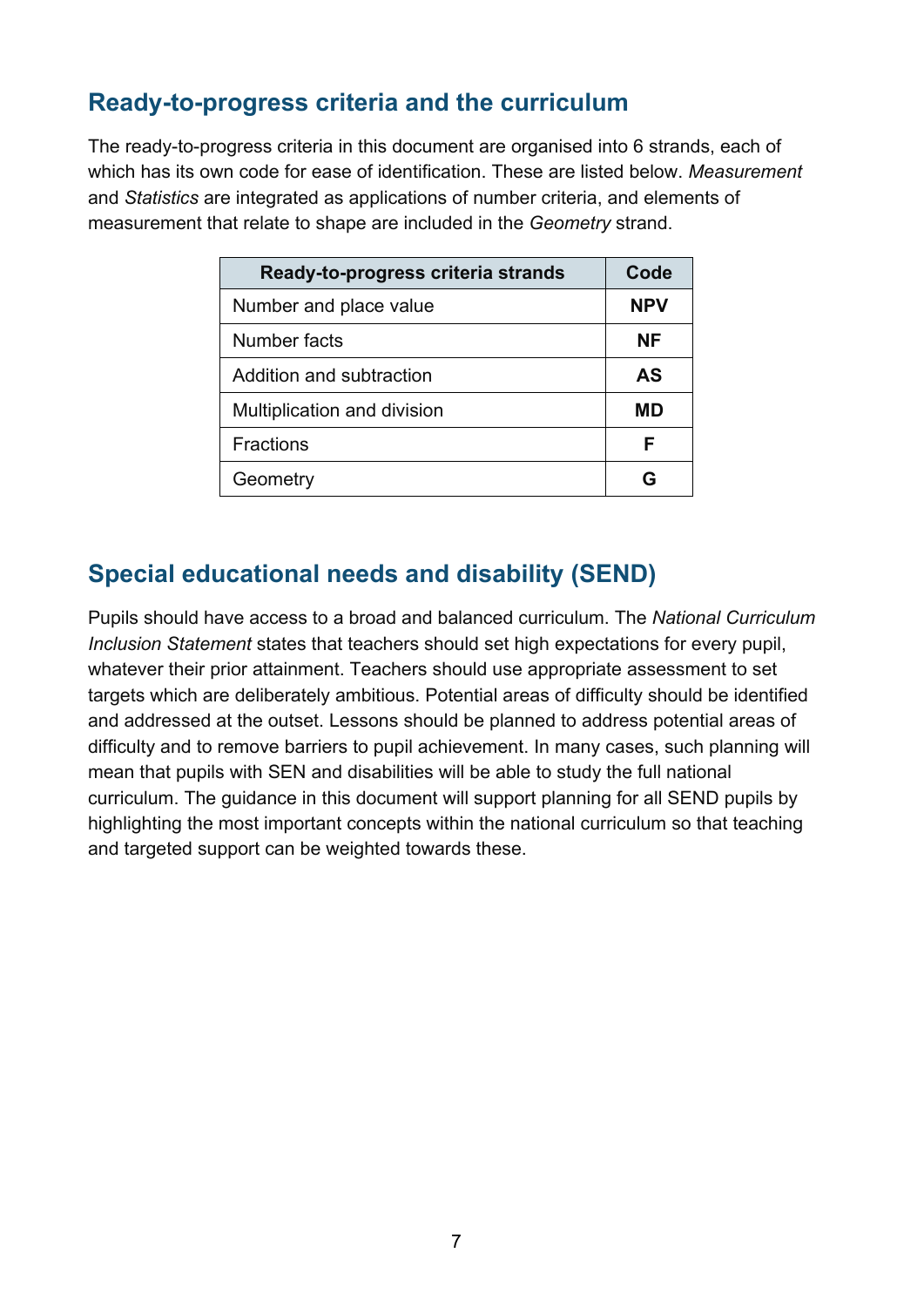# **Ready-to-progress criteria: year 1 to year 6**

The table below is a summary of the ready-to-progress criteria for all year groups.

<span id="page-7-0"></span>

| <b>Strand</b> | Year 1                                                                                                                                                              | Year <sub>2</sub>                                                                                                                                                                      | Year <sub>3</sub>                                                                                                                                                                                                                      | Year 4                                                                                                                                                                                                                                            | Year 5                                                                                                                                                                                                                                                                                                                      | Year <sub>6</sub>                                                                                                                                                                                                                                                                |
|---------------|---------------------------------------------------------------------------------------------------------------------------------------------------------------------|----------------------------------------------------------------------------------------------------------------------------------------------------------------------------------------|----------------------------------------------------------------------------------------------------------------------------------------------------------------------------------------------------------------------------------------|---------------------------------------------------------------------------------------------------------------------------------------------------------------------------------------------------------------------------------------------------|-----------------------------------------------------------------------------------------------------------------------------------------------------------------------------------------------------------------------------------------------------------------------------------------------------------------------------|----------------------------------------------------------------------------------------------------------------------------------------------------------------------------------------------------------------------------------------------------------------------------------|
| <b>NPV</b>    | 1NPV-1 Count within<br>100, forwards and<br>backwards, starting with<br>any number.                                                                                 |                                                                                                                                                                                        | 3NPV-1 Know that 10<br>tens are equivalent to 1<br>hundred, and that 100 is<br>10 times the size of 10;<br>apply this to identify and<br>work out how many 10s<br>there are in other three-<br>digit multiples of 10.<br>$\rightarrow$ | 4NPV-1 Know that 10<br>hundreds are equivalent<br>to 1 thousand, and that<br>1,000 is 10 times the size<br>of 100; apply this to<br>identify and work out how<br>many 100s there are in<br>other four-digit multiples<br>of 100.<br>$\rightarrow$ | 5NPV-1 Know that 10<br>tenths are equivalent to<br>1 one, and that 1 is 10<br>times the size of 0.1.<br>Know that 100<br>hundredths are equivalent<br>to 1 one, and that 1 is 100<br>times the size of 0.01.<br>Know that 10 hundredths<br>are equivalent to 1 tenth,<br>and that 0.1 is 10 times<br>the size of 0.01.<br>→ | <b>6NPV-1</b> Understand the<br>relationship between<br>powers of 10 from<br>1 hundredth to 10 million,<br>and use this to make a<br>given number 10, 100,<br>1,000, 1 tenth, 1<br>hundredth or 1<br>thousandth times the size<br>(multiply and divide by 10,<br>100 and 1,000). |
|               |                                                                                                                                                                     | 2NPV-1 Recognise the<br>place value of each digit<br>in two-digit numbers, and<br>compose and decompose<br>two-digit numbers using<br>standard and non-<br>standard partitioning.<br>→ | 3NPV-2 Recognise the<br>place value of each digit<br>in three-digit numbers,<br>and compose and<br>decompose three-digit<br>numbers using standard<br>and non-standard<br>partitioning.<br>$\rightarrow$                               | 4NPV-2 Recognise the<br>place value of each digit<br>in four-digit numbers, and<br>compose and decompose<br>four-digit numbers using<br>standard and non-<br>standard partitioning.<br>$\rightarrow$                                              | 5NPV-2 Recognise the<br>place value of each digit<br>in numbers with up to 2<br>decimal places, and<br>compose and decompose<br>numbers with up to 2<br>decimal places using<br>standard and non-<br>standard partitioning.<br>$\rightarrow$                                                                                | 6NPV-2 Recognise the<br>place value of each digit<br>in numbers up to 10<br>million, including decimal<br>fractions, and compose<br>and decompose numbers<br>up to 10 million using<br>standard and non-<br>standard partitioning.                                               |
|               | <b>1NPV-2 Reason about</b><br>the location of numbers to<br>20 within the linear<br>number system, including<br>comparing using $\lt$ ><br>$and =$<br>$\rightarrow$ | 2NPV-2 Reason about<br>the location of any two-<br>digit number in the linear<br>number system, including<br>identifying the previous<br>and next multiple of 10.<br>→                 | <b>3NPV-3 Reason about</b><br>the location of any three-<br>digit number in the linear<br>number system, including<br>identifying the previous<br>and next multiple of 100<br>and 10.<br>$\rightarrow$                                 | 4NPV-3 Reason about<br>the location of any four-<br>digit number in the linear<br>number system, including<br>identifying the previous<br>and next multiple of 1,000<br>and 100, and rounding to<br>the nearest of each.<br>$\rightarrow$         | 5NPV-3 Reason about<br>the location of any<br>number with up to 2<br>decimals places in the<br>linear number system,<br>including identifying the<br>previous and next multiple<br>of 1 and 0.1 and rounding<br>to the nearest of each.                                                                                     | 6NPV-3 Reason about<br>the location of any<br>number up to 10 million,<br>including decimal<br>fractions, in the linear<br>number system, and<br>round numbers, as<br>appropriate, including in<br>contexts.                                                                     |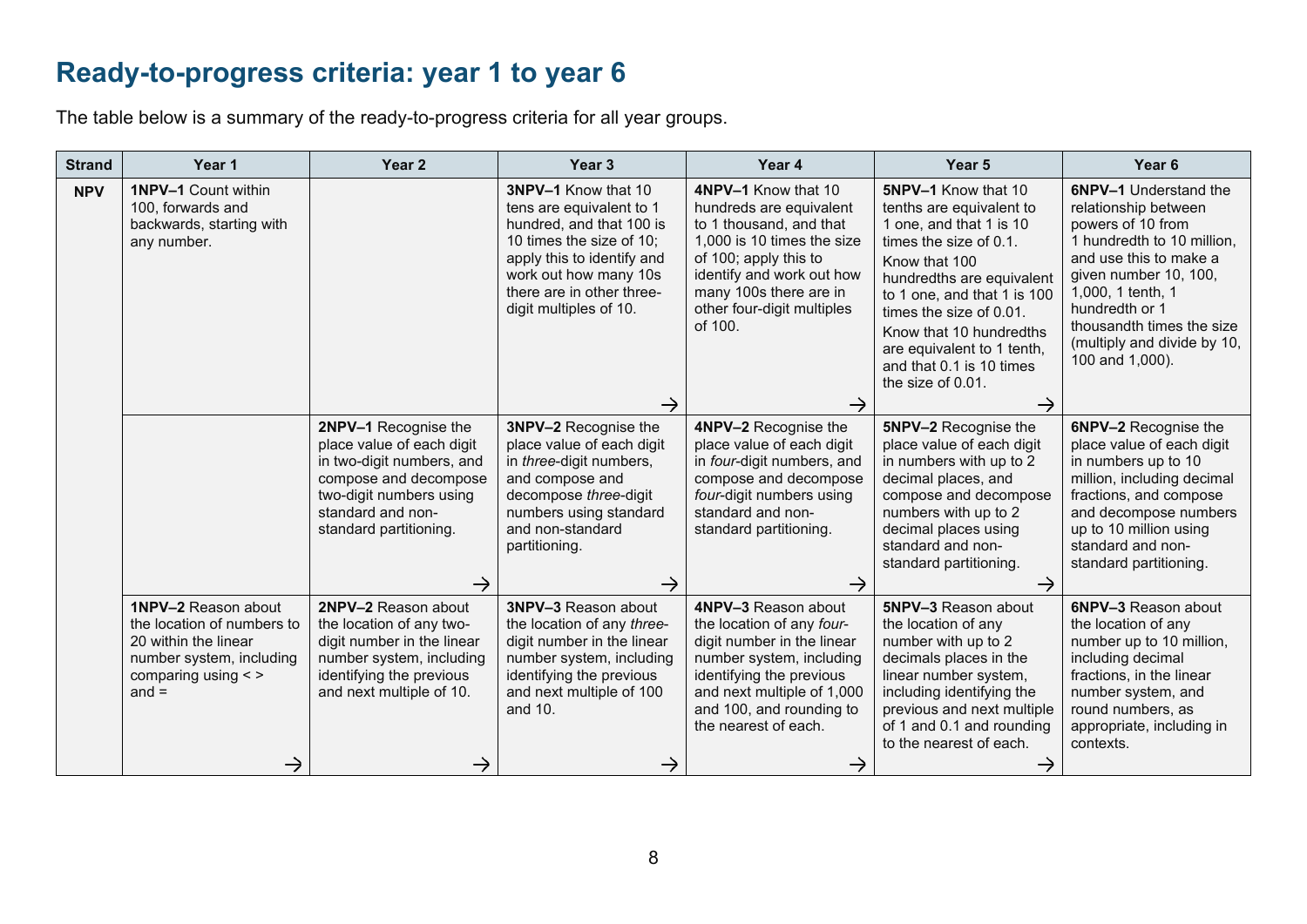| <b>Strand</b> | Year 1                                                                                                                                                                                                                  | Year <sub>2</sub>                                                                                                       | Year <sub>3</sub>                                                                                                                                                                                                                                                | Year 4                                                                                                                                                                                             | Year 5                                                                                                                                                              | Year <sub>6</sub>                                                                                                                                                                                               |
|---------------|-------------------------------------------------------------------------------------------------------------------------------------------------------------------------------------------------------------------------|-------------------------------------------------------------------------------------------------------------------------|------------------------------------------------------------------------------------------------------------------------------------------------------------------------------------------------------------------------------------------------------------------|----------------------------------------------------------------------------------------------------------------------------------------------------------------------------------------------------|---------------------------------------------------------------------------------------------------------------------------------------------------------------------|-----------------------------------------------------------------------------------------------------------------------------------------------------------------------------------------------------------------|
| <b>NPV</b>    |                                                                                                                                                                                                                         |                                                                                                                         | 3NPV-4 Divide 100 into<br>2, 4, 5 and 10 equal parts,<br>and read scales/number<br>lines marked in multiples<br>of 100 with 2, 4, 5 and 10<br>equal parts.<br>$\rightarrow$                                                                                      | 4NPV-4 Divide 1,000 into<br>2, 4, 5 and 10 equal<br>parts, and read<br>scales/number lines<br>marked in multiples of<br>1,000 with 2, 4, 5 and 10<br>equal parts.<br>$\rightarrow$                 | 5NPV-4 Divide 1 into 2,<br>4, 5 and 10 equal parts,<br>and read scales/number<br>lines marked in units of 1<br>with 2, 4, 5 and 10 equal<br>parts.<br>$\rightarrow$ | 6NPV-4 Divide powers of<br>10, from 1 hundredth to<br>10 million, into 2, 4, 5 and<br>10 equal parts, and read<br>scales/number lines with<br>labelled intervals divided<br>into 2, 4, 5 and 10 equal<br>parts. |
|               |                                                                                                                                                                                                                         |                                                                                                                         |                                                                                                                                                                                                                                                                  |                                                                                                                                                                                                    | <b>5NPV-5</b> Convert between<br>units of measure,<br>including using common<br>decimals and fractions.                                                             |                                                                                                                                                                                                                 |
| <b>NF</b>     | <b>1NF-1</b> Develop fluency in<br>addition and subtraction<br>facts within 10.<br>$\rightarrow$                                                                                                                        | 2NF-1 Secure fluency in<br>addition and subtraction<br>facts within 10, through<br>continued practice.<br>$\rightarrow$ | 3NF-1 Secure fluency in<br>addition and subtraction<br>facts that bridge 10,<br>through continued<br>practice.                                                                                                                                                   |                                                                                                                                                                                                    |                                                                                                                                                                     |                                                                                                                                                                                                                 |
|               | <b>1NF-2 Count forwards</b><br>and backwards in<br>multiples of 2, 5 and 10,<br>up to 10 multiples,<br>beginning with any<br>multiple, and count<br>forwards and backwards<br>through the odd numbers.<br>$\rightarrow$ |                                                                                                                         | 3NF-2 Recall<br>multiplication facts, and<br>corresponding division<br>facts, in the 10, 5, 2, 4<br>and 8 multiplication<br>tables, and recognise<br>products in these<br>multiplication tables as<br>multiples of the<br>corresponding number.<br>$\rightarrow$ | 4NF-1 Recall<br>multiplication and division<br>facts up to<br>$12 \times 12$ , and recognise<br>products in multiplication<br>tables as multiples of the<br>corresponding number.<br>$\rightarrow$ | 5NF-1 Secure fluency in<br>multiplication table facts,<br>and corresponding<br>division facts, through<br>continued practice.                                       |                                                                                                                                                                                                                 |
|               |                                                                                                                                                                                                                         |                                                                                                                         |                                                                                                                                                                                                                                                                  | 4NF-2 Solve division<br>problems, with two-digit<br>dividends and one-digit<br>divisors, that involve<br>remainders, and interpret<br>remainders appropriately<br>according to the context.        |                                                                                                                                                                     |                                                                                                                                                                                                                 |
|               |                                                                                                                                                                                                                         |                                                                                                                         | 3NF-3 Apply place-value<br>knowledge to known<br>additive and multiplicative<br>number facts (scaling<br>facts by 10).<br>$\rightarrow$                                                                                                                          | 4NF-3 Apply place-value<br>knowledge to known<br>additive and multiplicative<br>number facts (scaling<br>facts by 100)<br>$\rightarrow$                                                            | 5NF-2 Apply place-value<br>knowledge to known<br>additive and multiplicative<br>number facts (scaling<br>facts by 1 tenth or 1<br>hundredth).                       |                                                                                                                                                                                                                 |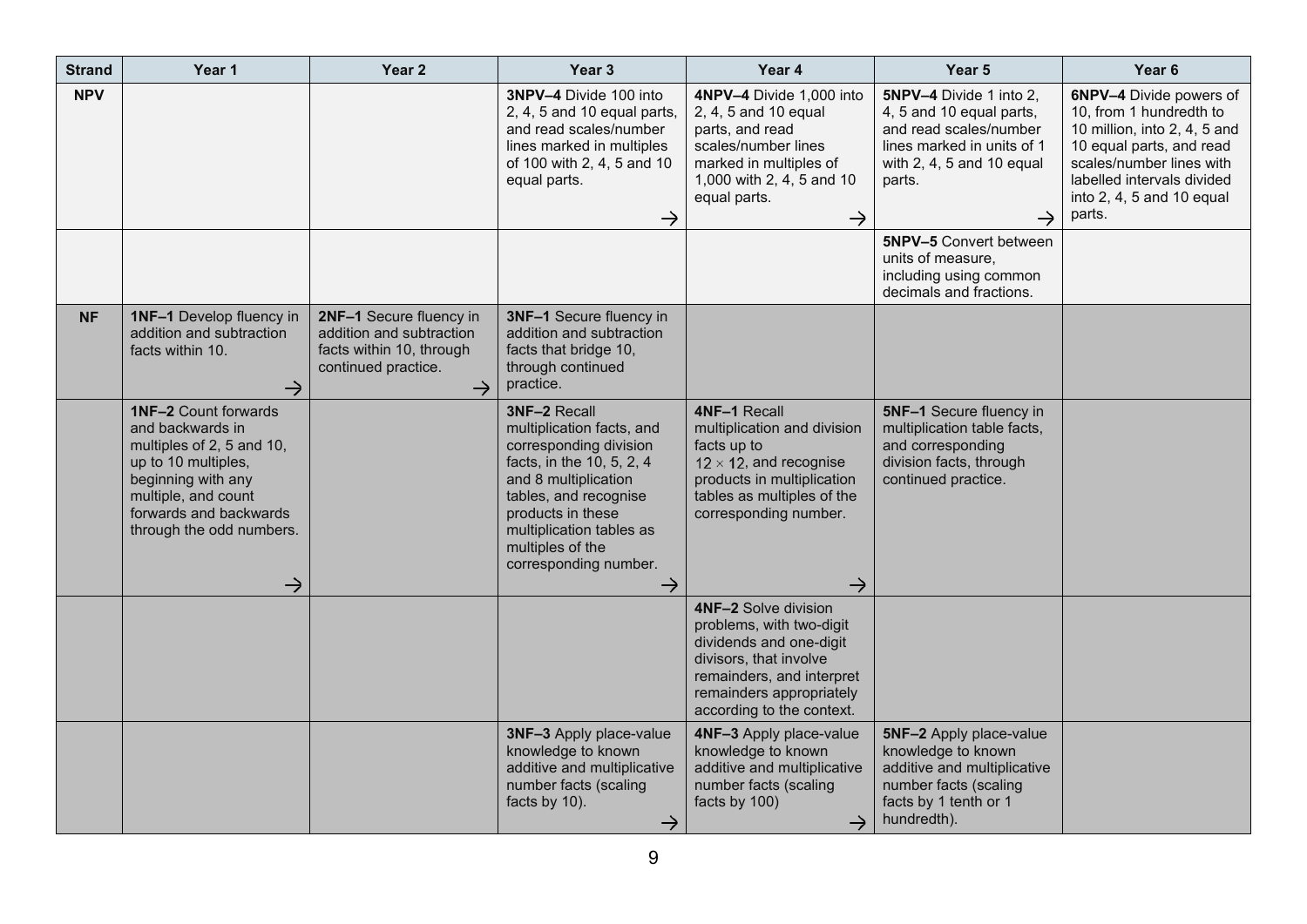| <b>Strand</b> | Year 1                                                                                                                                                                                                         | Year <sub>2</sub>                                                                                                                                                                      | Year <sub>3</sub>                                                                                                                                                                                                                                                                                                      | Year 4 | Year 5 | Year <sub>6</sub>                                                                                                                                                                                                                                  |
|---------------|----------------------------------------------------------------------------------------------------------------------------------------------------------------------------------------------------------------|----------------------------------------------------------------------------------------------------------------------------------------------------------------------------------------|------------------------------------------------------------------------------------------------------------------------------------------------------------------------------------------------------------------------------------------------------------------------------------------------------------------------|--------|--------|----------------------------------------------------------------------------------------------------------------------------------------------------------------------------------------------------------------------------------------------------|
| <b>AS</b>     | 1AS-1 Compose<br>numbers to 10 from 2<br>parts, and partition<br>numbers to 10 into parts,<br>including recognising odd<br>and even numbers.                                                                   | 2AS-1 Add and subtract<br>across 10.                                                                                                                                                   | 3AS-1 Calculate<br>complements to 100.                                                                                                                                                                                                                                                                                 |        |        | 6AS/MD-1 Understand<br>that 2 numbers can be<br>related additively or<br>multiplicatively, and<br>quantify additive and<br>multiplicative relationships<br>(multiplicative<br>relationships restricted to<br>multiplication by a whole<br>number). |
|               | 1AS-2 Read, write and<br>interpret equations<br>containing addition $(+)$ ,<br>subtraction $(-)$ and<br>equals $(=)$ symbols, and<br>relate additive<br>expressions and<br>equations to real-life<br>contexts. | 2AS-2 Recognise the<br>subtraction structure of<br>'difference' and answer<br>questions of the form,<br>"How many more?".                                                              | <b>3AS-2 Add and subtract</b><br>up to three-digit numbers<br>using columnar methods.                                                                                                                                                                                                                                  |        |        | 6AS/MD-2 Use a given<br>additive or multiplicative<br>calculation to derive or<br>complete a related<br>calculation, using<br>arithmetic properties,<br>inverse relationships, and<br>place-value<br>understanding.                                |
|               |                                                                                                                                                                                                                | 2AS-3 Add and subtract<br>within 100 by applying<br>related one-digit addition<br>and subtraction facts: add<br>and subtract only ones or<br>only tens to/from a two-<br>digit number. | 3AS-3 Manipulate the<br>additive relationship:<br>Understand the inverse<br>relationship between<br>addition and subtraction,<br>and how both relate to the<br>part-part-whole structure.<br>Understand and use the<br>commutative property of<br>addition, and understand<br>the related property for<br>subtraction. |        |        | 6AS/MD-3 Solve<br>problems involving ratio<br>relationships.                                                                                                                                                                                       |
|               |                                                                                                                                                                                                                | 2AS-4 Add and subtract<br>within 100 by applying<br>related one-digit addition<br>and subtraction facts: add<br>and subtract any 2 two-<br>digit numbers.                              |                                                                                                                                                                                                                                                                                                                        |        |        | 6AS/MD-4 Solve<br>problems with 2<br>unknowns.                                                                                                                                                                                                     |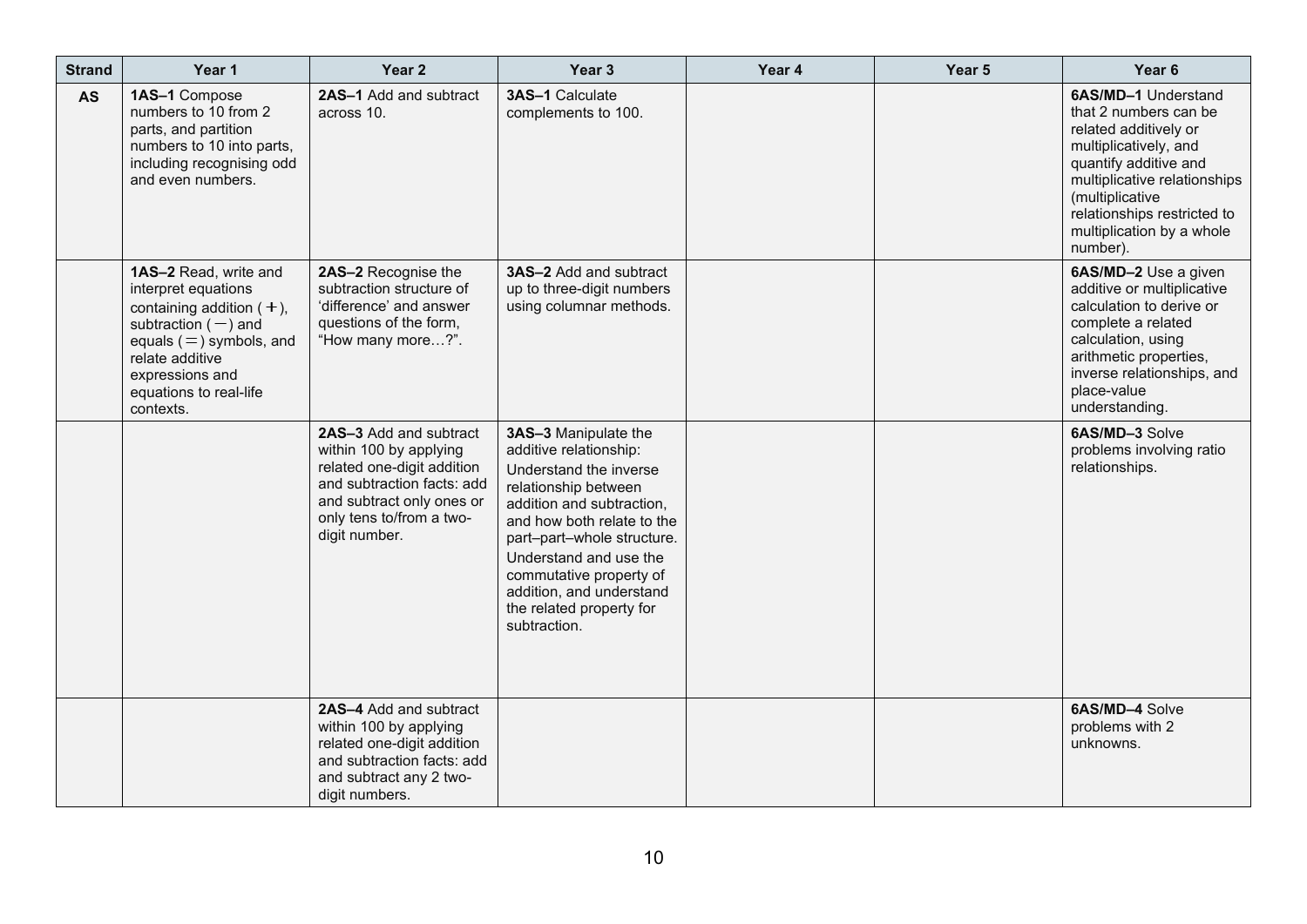| <b>Strand</b> | Year 1 | Year <sub>2</sub>                                                                                                                                                                            | Year <sub>3</sub>                                                                                                                                                         | Year 4                                                                                                                                                                                                      | Year <sub>5</sub>                                                                                                                                                                                 | Year <sub>6</sub>                                                                                                           |
|---------------|--------|----------------------------------------------------------------------------------------------------------------------------------------------------------------------------------------------|---------------------------------------------------------------------------------------------------------------------------------------------------------------------------|-------------------------------------------------------------------------------------------------------------------------------------------------------------------------------------------------------------|---------------------------------------------------------------------------------------------------------------------------------------------------------------------------------------------------|-----------------------------------------------------------------------------------------------------------------------------|
| <b>MD</b>     |        | 2MD-1 Recognise<br>repeated addition<br>contexts, representing<br>them with multiplication<br>equations and calculating<br>the product, within the 2,<br>5 and 10 multiplication<br>tables.  | 3MD-1 Apply known<br>multiplication and division<br>facts to solve contextual<br>problems with different<br>structures, including<br>quotitive and partitive<br>division. | 4MD-1 Multiply and<br>divide whole numbers by<br>10 and 100 (keeping to<br>whole number quotients);<br>understand this as<br>equivalent to making a<br>number 10 or 100 times<br>the size.<br>$\rightarrow$ | 5MD-1 Multiply and<br>divide numbers by 10 and<br>100; understand this as<br>equivalent to making a<br>number 10 or 100 times<br>the size, or 1 tenth or 1<br>hundredth times the size.           | For year 6, MD ready-to-<br>progress criteria are<br>combined with AS ready-<br>to-progress criteria<br>(please see above). |
|               |        | 2MD-2 Relate grouping<br>problems where the<br>number of groups is<br>unknown to multiplication<br>equations with a missing<br>factor, and to division<br>equations (quotitive<br>division). |                                                                                                                                                                           | 4MD-2 Manipulate<br>multiplication and division<br>equations, and<br>understand and apply the<br>commutative property of<br>multiplication.                                                                 | <b>5MD-2 Find factors and</b><br>multiples of positive whole<br>numbers, including<br>common factors and<br>common multiples, and<br>express a given number<br>as a product of 2 or 3<br>factors. |                                                                                                                             |
|               |        |                                                                                                                                                                                              |                                                                                                                                                                           | 4MD-3 Understand and<br>apply the distributive<br>property of multiplication.                                                                                                                               | 5MD-3 Multiply any<br>whole number with up to<br>4 digits by any one-digit<br>number using a formal<br>written method.                                                                            |                                                                                                                             |
|               |        |                                                                                                                                                                                              |                                                                                                                                                                           |                                                                                                                                                                                                             | <b>5MD-4</b> Divide a number<br>with up to 4 digits by a<br>one-digit number using a<br>formal written method.<br>and interpret remainders<br>appropriately for the<br>context.                   |                                                                                                                             |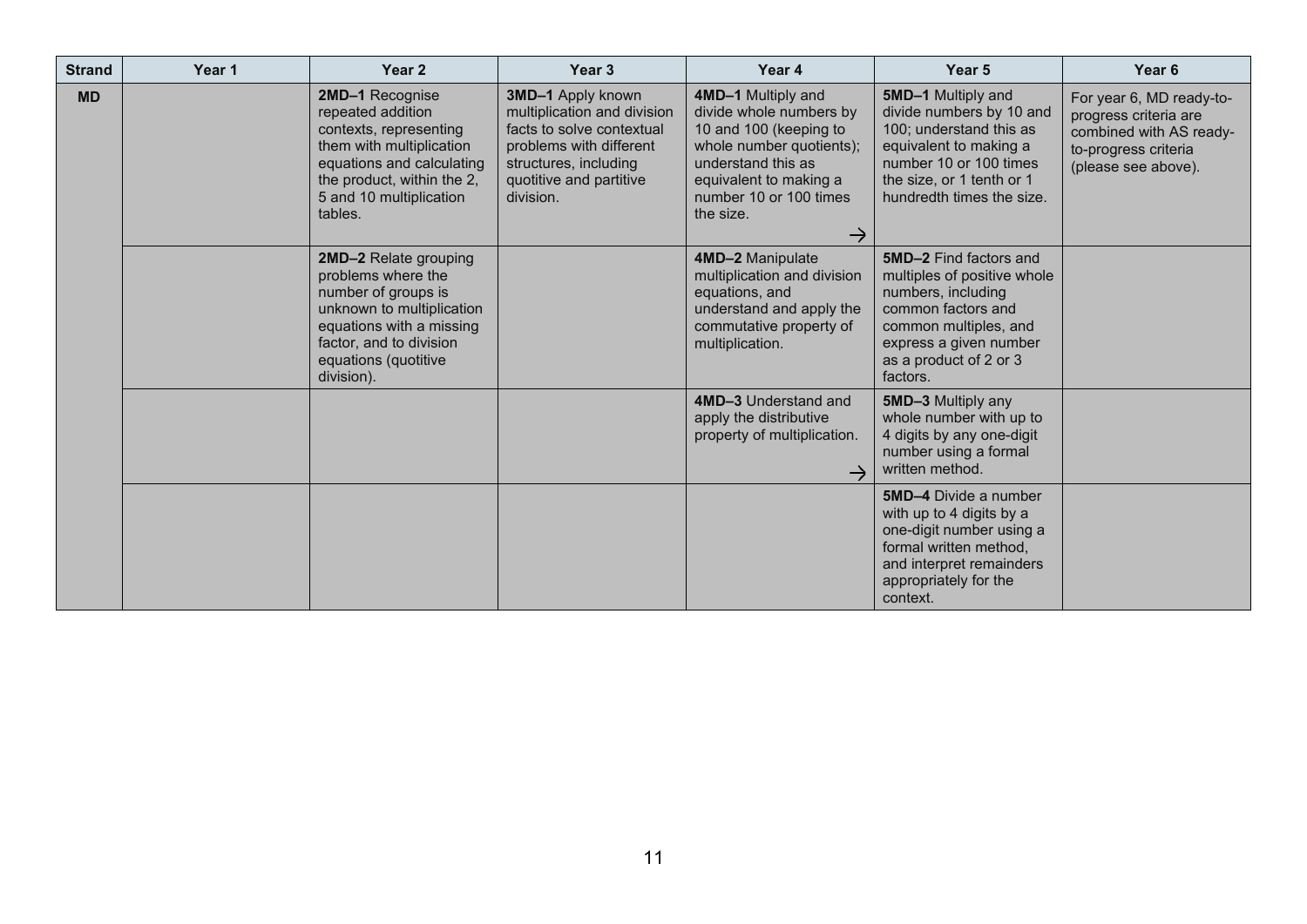| <b>Strand</b> | Year 1                                                                                                                                                                                                             | Year 2                                                                                                                                                                                         | Year <sub>3</sub>                                                                                                                                                            | Year 4                                                                                                                      | Year 5                                                                                                                                                                   | Year 6                                                                                                                                                                                                          |
|---------------|--------------------------------------------------------------------------------------------------------------------------------------------------------------------------------------------------------------------|------------------------------------------------------------------------------------------------------------------------------------------------------------------------------------------------|------------------------------------------------------------------------------------------------------------------------------------------------------------------------------|-----------------------------------------------------------------------------------------------------------------------------|--------------------------------------------------------------------------------------------------------------------------------------------------------------------------|-----------------------------------------------------------------------------------------------------------------------------------------------------------------------------------------------------------------|
| F             |                                                                                                                                                                                                                    |                                                                                                                                                                                                | 3F-1 Interpret and write<br>proper fractions to<br>represent 1 or several<br>parts of a whole that is<br>divided into equal parts.                                           |                                                                                                                             |                                                                                                                                                                          | 6F-1 Recognise when<br>fractions can be<br>simplified, and use<br>common factors to<br>simplify fractions.                                                                                                      |
|               |                                                                                                                                                                                                                    |                                                                                                                                                                                                | 3F-2 Find unit fractions of<br>quantities using known<br>division facts<br>(multiplication tables<br>fluency).<br>$\rightarrow$                                              |                                                                                                                             | 5F-1 Find non-unit<br>fractions of quantities.                                                                                                                           | 6F-2 Express fractions in<br>a common denomination<br>and use this to compare<br>fractions that are similar<br>in value.                                                                                        |
|               |                                                                                                                                                                                                                    |                                                                                                                                                                                                | 3F-3 Reason about the<br>location of any fraction<br>within 1 in the linear<br>number system.<br>$\rightarrow$                                                               | 4F-1 Reason about the<br>location of mixed<br>numbers in the linear<br>number system.                                       |                                                                                                                                                                          | 6F-3 Compare fractions<br>with different<br>denominators, including<br>fractions greater than 1,<br>using reasoning, and<br>choose between<br>reasoning and common<br>denomination as a<br>comparison strategy. |
|               |                                                                                                                                                                                                                    |                                                                                                                                                                                                |                                                                                                                                                                              | 4F-2 Convert mixed<br>numbers to improper<br>fractions and vice versa.                                                      | 5F-2 Find equivalent<br>fractions and understand<br>that they have the same<br>value and the same<br>position in the linear<br>number system.                            |                                                                                                                                                                                                                 |
|               |                                                                                                                                                                                                                    |                                                                                                                                                                                                | 3F-4 Add and subtract<br>fractions with the same<br>denominator, within 1.<br>$\rightarrow$                                                                                  | 4F-3 Add and subtract<br>improper and mixed<br>fractions with the same<br>denominator, including<br>bridging whole numbers. | 5F-3 Recall decimal<br>fraction equivalents for<br>$\frac{1}{2}$ , $\frac{1}{4}$ , $\frac{1}{5}$ and $\frac{1}{10}$ , and<br>for multiples of these<br>proper fractions. |                                                                                                                                                                                                                 |
| G.            | 1G-1 Recognise common<br>2D and 3D shapes<br>presented in different<br>orientations, and know<br>that rectangles, triangles,<br>cuboids and pyramids are<br>not always similar to one<br>another.<br>$\rightarrow$ | 2G-1 Use precise<br>language to describe the<br>properties of 2D and 3D<br>shapes, and compare<br>shapes by reasoning<br>about similarities and<br>differences in properties.<br>$\rightarrow$ | 3G-1 Recognise right<br>angles as a property of<br>shape or a description of<br>a turn, and identify right<br>angles in 2D shapes<br>presented in different<br>orientations. |                                                                                                                             | 5G-1 Compare angles,<br>estimate and measure<br>angles in degrees (°) and<br>draw angles of a given<br>size.                                                             |                                                                                                                                                                                                                 |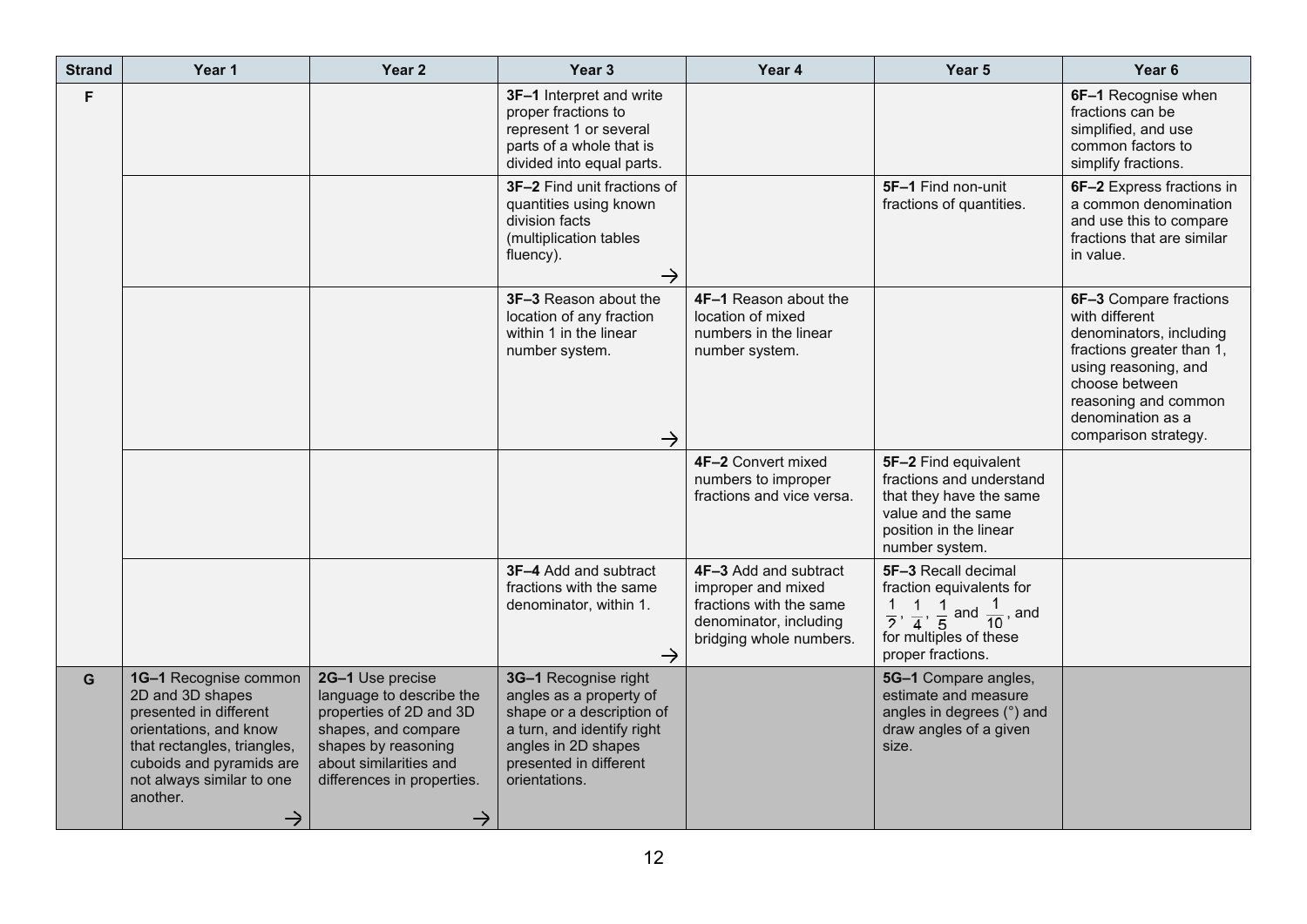| <b>Strand</b> | Year 1                                                                                                                                                                            | Year 2 | Year <sub>3</sub>                                                                                                     | Year 4                                                                                                                                                                                                                                 | Year 5                                                                                                        | Year 6                                                                                                                                                       |
|---------------|-----------------------------------------------------------------------------------------------------------------------------------------------------------------------------------|--------|-----------------------------------------------------------------------------------------------------------------------|----------------------------------------------------------------------------------------------------------------------------------------------------------------------------------------------------------------------------------------|---------------------------------------------------------------------------------------------------------------|--------------------------------------------------------------------------------------------------------------------------------------------------------------|
| G             |                                                                                                                                                                                   |        |                                                                                                                       |                                                                                                                                                                                                                                        | 5G-2 Compare areas and<br>calculate the area of<br>rectangles (including<br>squares) using standard<br>units. |                                                                                                                                                              |
|               | 1G-2 Compose 2D and<br>3D shapes from smaller<br>shapes to match an<br>example, including<br>manipulating shapes to<br>place them in particular<br>orientations.<br>$\rightarrow$ |        | 3G-2 Draw polygons by<br>joining marked points,<br>and identify parallel and<br>perpendicular sides.<br>$\rightarrow$ | 4G-1 Draw polygons,<br>specified by coordinates<br>in the first quadrant, and<br>translate within the first<br>quadrant.<br>$\rightarrow$                                                                                              |                                                                                                               | 6G-1 Draw, compose,<br>and decompose shapes<br>according to given<br>properties, including<br>dimensions, angles and<br>area, and solve related<br>problems. |
|               |                                                                                                                                                                                   |        |                                                                                                                       | 4G-2 Identify regular<br>polygons, including<br>equilateral triangles and<br>squares, as those in<br>which the side-lengths<br>are equal and the angles<br>are equal. Find the<br>perimeter of regular and<br>irregular polygons.      |                                                                                                               |                                                                                                                                                              |
|               |                                                                                                                                                                                   |        |                                                                                                                       | 4G-3 Identify line<br>symmetry in 2D shapes<br>presented in different<br>orientations. Reflect<br>shapes in a line of<br>symmetry and complete a<br>symmetric figure or<br>pattern with respect to a<br>specified line of<br>symmetry. |                                                                                                               |                                                                                                                                                              |